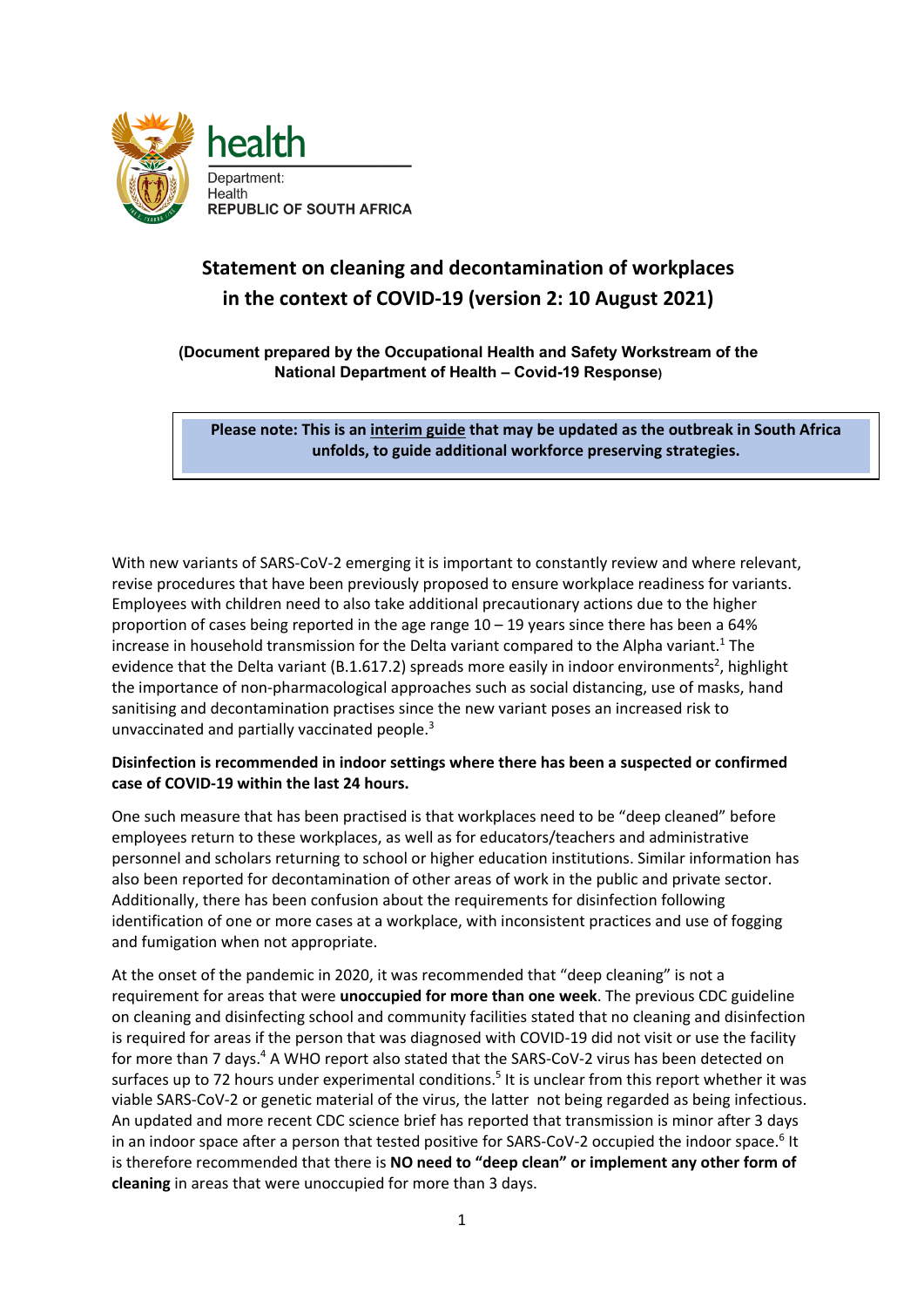Procedures for 'deep cleaning' may have emanated from the requirement published in the COVID-19 Disease: Infection Prevention and Control Guidelines of the Department of Health that stated "*cleaning the environment is paramount*"7 and the procedure to deep clean the environment is described in the Practical Manual for Implementation of the National Infection Prevention and Control (IPC) Strategic Framework.<sup>7,8</sup> However, this requirement is primarily for a specific area in the work environment that was occupied by a person who was diagnosed with COVID-19 to enable reoccupation of the affected area as soon as possible for essential services to resume.<sup>9</sup> Deep cleaning involves cleaning walls, ventilation shafts and grills and storage areas, floors, windows, ceilings, etc in all clinical and non-clinical areas. In area/s where a person was tested positive for COVID-19, an incident-based risk assessment approach, as specified in the Department of Employment and Labour's Direction<sup>10</sup> and the Department of Health's Guideline,  $11$  needs to followed. If the individual merely 'passed through' the workplace without touching anything and without spending much time in face-to-face communication with other employees, then simple manual surface cleaning measures would be appropriate. However, if the individual spent a considerable amount of time in the workplace, touched and handled many objects, equipment and surfaces and had close contact with several fellow workers, then more comprehensive manual surface cleaning of the environment would be warranted. **The Department of Health does not endorse or require 'deep cleaning' that involves fumigation, demisting or fogging**. Nor does the Department of Health require such a 'certificate of cleaning'.

## *References*

- 1. Allen H, Vusirikala A, Flannagan J, et al. Increased household transmission of COVID-19 cases associated with SARS-CoV-2 Variant of Concern B.1.617.2: a national case-control study. Public Health England. 2021
- 2. DeSimone DC. COVID-19 variants: What's the concern? [https://www.mayoclinic.org/diseases](https://www.mayoclinic.org/diseases-conditions/coronavirus/expert-answers/covid-variant/faq-20505779)[conditions/coronavirus/expert-answers/covid-variant/faq-20505779](https://www.mayoclinic.org/diseases-conditions/coronavirus/expert-answers/covid-variant/faq-20505779) (Accessed 19 July 2021)
- 3. Mishra S. The Delta variant is spreading fast, especially where vaccination rates are low. [https://www.nationalgeographic.com/science/article/the-delta-variant-is-serious-heres-why](https://www.nationalgeographic.com/science/article/the-delta-variant-is-serious-heres-why-its-on-the-rise)[its-on-the-rise.](https://www.nationalgeographic.com/science/article/the-delta-variant-is-serious-heres-why-its-on-the-rise) 9 July 2021 (Accessed 19 July 2021)
- 4. Cleaning and disinfecting school and community facilities: [https://www.cdc.gov/coronavirus/2019-ncov/community/disinfecting-building-facility.html.](https://www.cdc.gov/coronavirus/2019-ncov/community/disinfecting-building-facility.html) Accessed 28 May 2020
- 5. Cleaning and disinfection of environmental surfaces in the context of COVID-19. Interim guidance. 15 May 2020,<https://apps.who.int/iris/handle/10665/332096> (Accessed May 20, 2020)
- 6. CDC. Science Brief: SARS-CoV-2 and Surface (Fomite)Transmission for Indoor Community Environments. Available from: [https://www.cdc.gov/coronavirus/2019-ncov/more/science](https://www.cdc.gov/coronavirus/2019-ncov/more/science-and-research/surface-transmission.html)[and-research/surface-transmission.html.](https://www.cdc.gov/coronavirus/2019-ncov/more/science-and-research/surface-transmission.html) (Accessed 12 Aug 2021)
- 7. COVID-19 Disease: Infection Prevention and Control Guidelines (Ver 1) of April 2020. https://www.nicd.ac.za/wp-content/uploads/2020/04/Covid-19-Infection-and-Prevention-Control-Guidelines-1-April-2020.pdf
- 8. National Department of Health. National Practical Manual for the Implementation of the National Strategic Framework, March 2020. Available from: [https://www.knowledgehub.org.za/elibrary/practical-manual-implementation-national](https://www.knowledgehub.org.za/elibrary/practical-manual-implementation-national-infection-prevention-and-control-strategic)[infection-prevention-and-control-strategic](https://www.knowledgehub.org.za/elibrary/practical-manual-implementation-national-infection-prevention-and-control-strategic)
- 9. COVID-19, Environmental Health Guidelines, Department of Health. 16 March 2020. [https://www.nicd.ac.za/wp-content/uploads/2020/04/COVID-19-ENVIRONMENTAL-HEALTH-](https://www.nicd.ac.za/wp-content/uploads/2020/04/COVID-19-ENVIRONMENTAL-HEALTH-GUIDELINE-1-3.pdf)[GUIDELINE-1-3.pdf](https://www.nicd.ac.za/wp-content/uploads/2020/04/COVID-19-ENVIRONMENTAL-HEALTH-GUIDELINE-1-3.pdf)